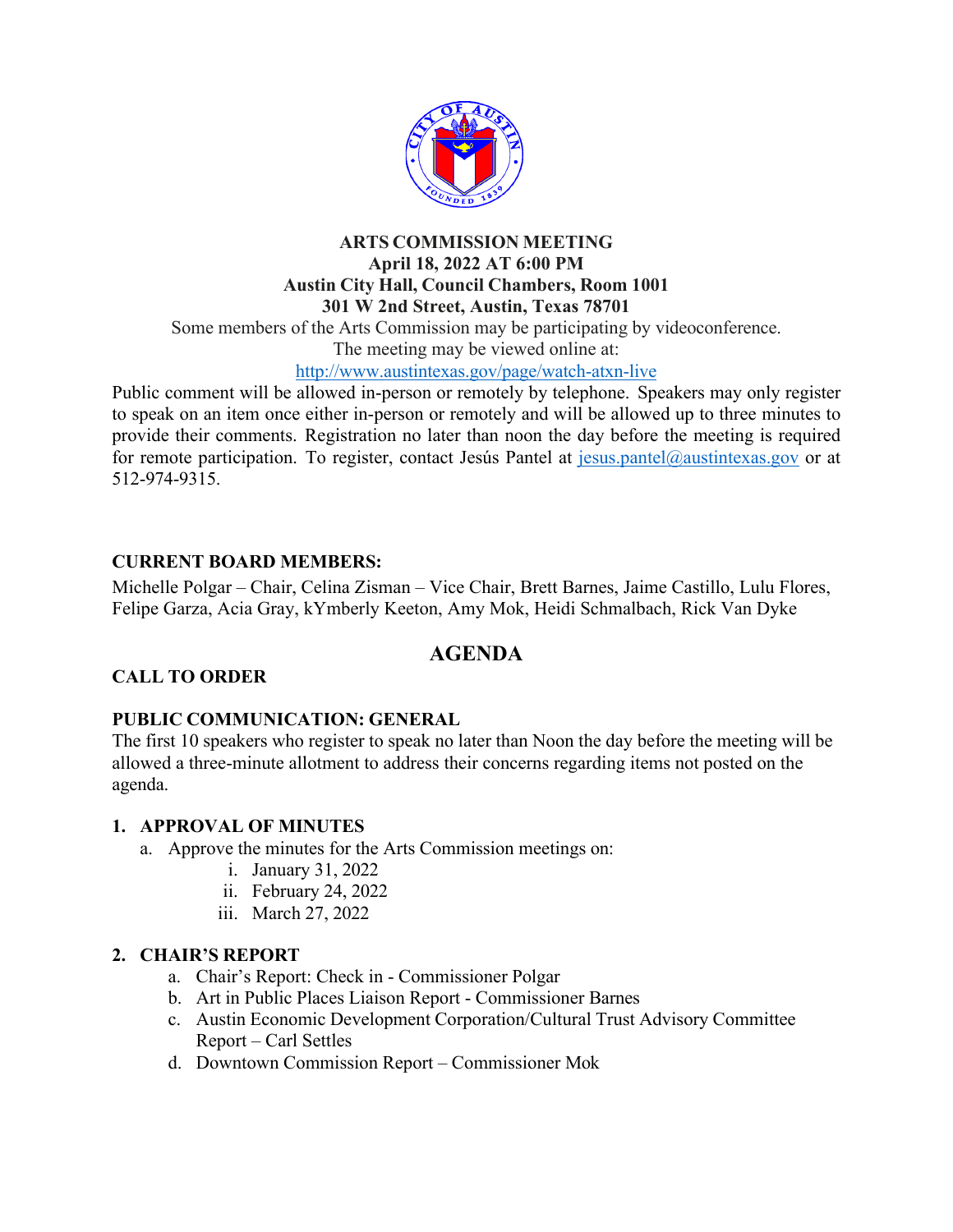### **3. SPECIAL PRESENTATION**

- a. Convention Center expansion Katy Zamesnik, Austin Convention Center Department Chief Administrative Officer
- b. Consortium Update Cory Baker, President and Chief Executive Officer, The Long Center for the Performing Arts and Anne Gatling Haynes, Chief Transactions Officer, Austin Economic Development Corporation

### **4. STAFF BRIEFINGS**

- a. Community Navigators Update Donald Jackson, Economic Development Department Business Process Consultant
- b. Hotel Occupancy Tax Update Sylnovia Holt-Rabb, Economic Development Department Director
- c. Cultural Funding Review Process Update Meghan Wells, Cultural Arts Division Manager

### **5. OLD BUSINESS**

- a. Discussion and Possible Action on Cultural Funding Review Process, including
	- i. Staff Presentation of Revised Draft Cultural Funding Program Guidelines
	- ii. Commission Questions and Recommendations
	- iii. Community Engagement and Feedback Process and Schedule
- b. Discussion and Possible Action on Working Groups and Working Group Updates
	- i. Equity Working Group with Community Arts leaders of the BIPOC/LGBTQIA/Disabilities Community/Women with Commissioners Keeton (chair) and commissioners Castillo, Gray, Polgar, Zisman and community members
	- ii. Joint Music/Arts Commission Working Group to identify additional funding resources and strategies beyond HOT with Commissioner Schmalbach (chair), and Commissioners Castillo, Flores, Zisman and members from the Music Commission
	- iii. Joint Working Group for Joint Cultural Committee with Commissioner Castillo (chair), Commissioner Polgar and working group members from the Quality of Life Commissions
	- iv. Public Private Partnership (P3) working group with Commissioners Barnes (Chair), Schmalbach, Flores and Mok
	- v. Quarterly Arts Community Commission Meet-ups Working Group with Commissioners Barnes, Castillo (chair), Garza and Gray
	- vi. Emergency Funding and Proactive Strategies for Future Funding Working Group with Commissioners Flores, Polgar, Schmalbach, Van Dyke, and Zisman (chair)
	- vii. Art Neighborhoods Working Group with Commissioners Gray, Mok, Zisman, and Van Dyke (chair)

### **6. NEW BUSINESS**

- a. Art in Public Places Discussion and Action Items
	- i. Approve the Selection Process Recommendation for the Burnet Road Corridor Construction Program Art in Public Places Project
	- ii. Approve the Joint Prospectus for the Brownie, Highland, and Duncan Parks Art in Public Places Projects